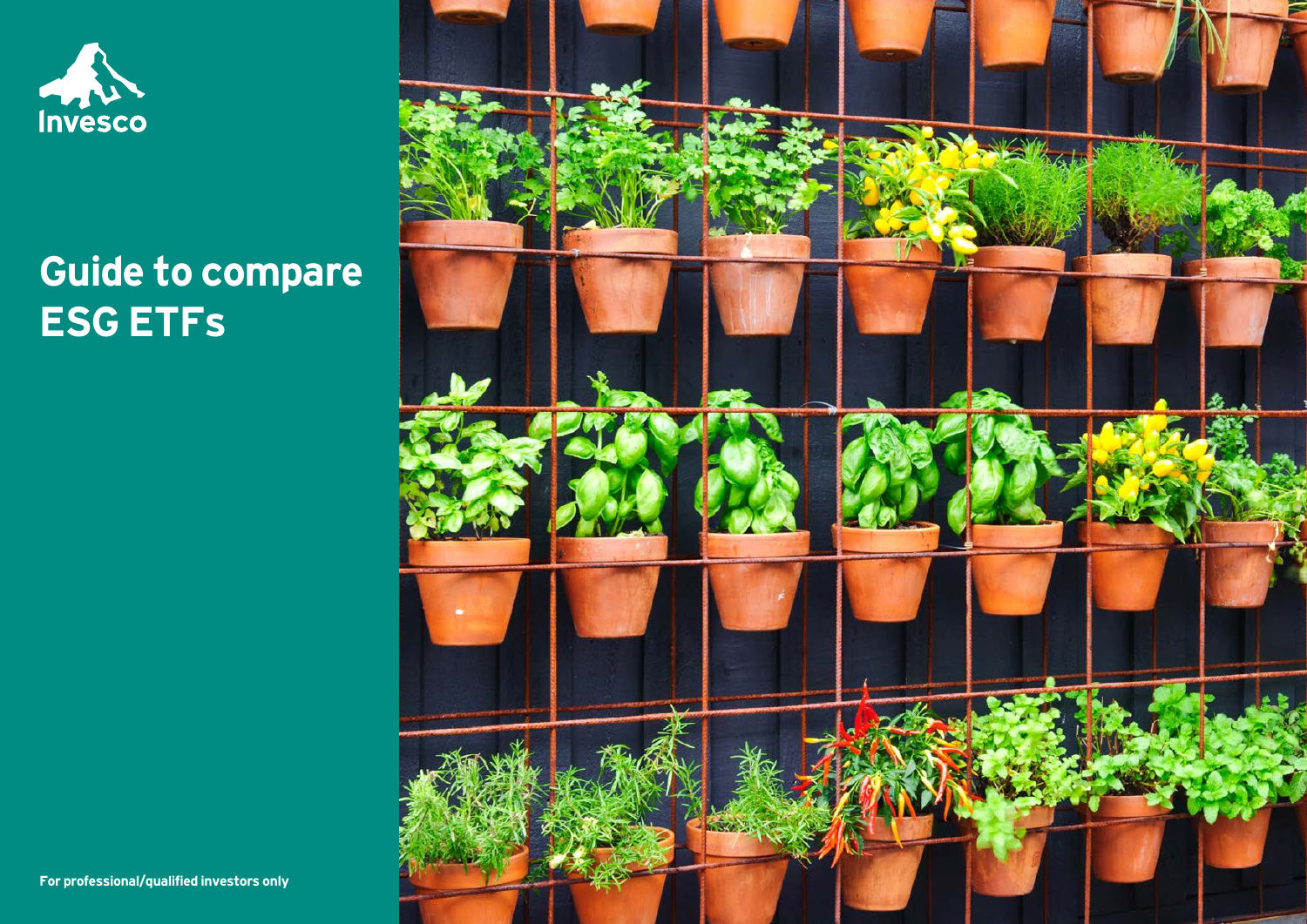# Survey highlights the increasing importance of ETFs

Once considered a niche segment applicable to only a relatively small number of "ethically minded" investors, ESG is now seen as a core strategy for a growing and diverse investor audience. The evolution has accelerated in recent years and is being driven by multiple factors, including:

- The influence of a new generation of socially and environmentally conscious investors;
- Increased regulation and public pressure exerted on corporations and asset owners;
- Heightened global awareness on climate change, health and welfare, and equality.

The growing demand is being met by increased supply in the form of new ESG funds, including both actively managed mutual funds and passive ETFs. However, "ESG" is a broad category that includes a wide range of strategies, which vary by objective, methodology and expected outcomes. In this "Guide to ESG" we will look at some key questions you need to consider when choosing strategies and individual funds.

# **Growing importance of ETFs for ESG investors**

In the summer of 2020, Invesco commissioned a survey<sup>1</sup> of institutional investors in Europe. The results suggest a trend of increased adoption of ESG ETFs into client portfolios, with passive strategies featuring more prominently in the coming years.





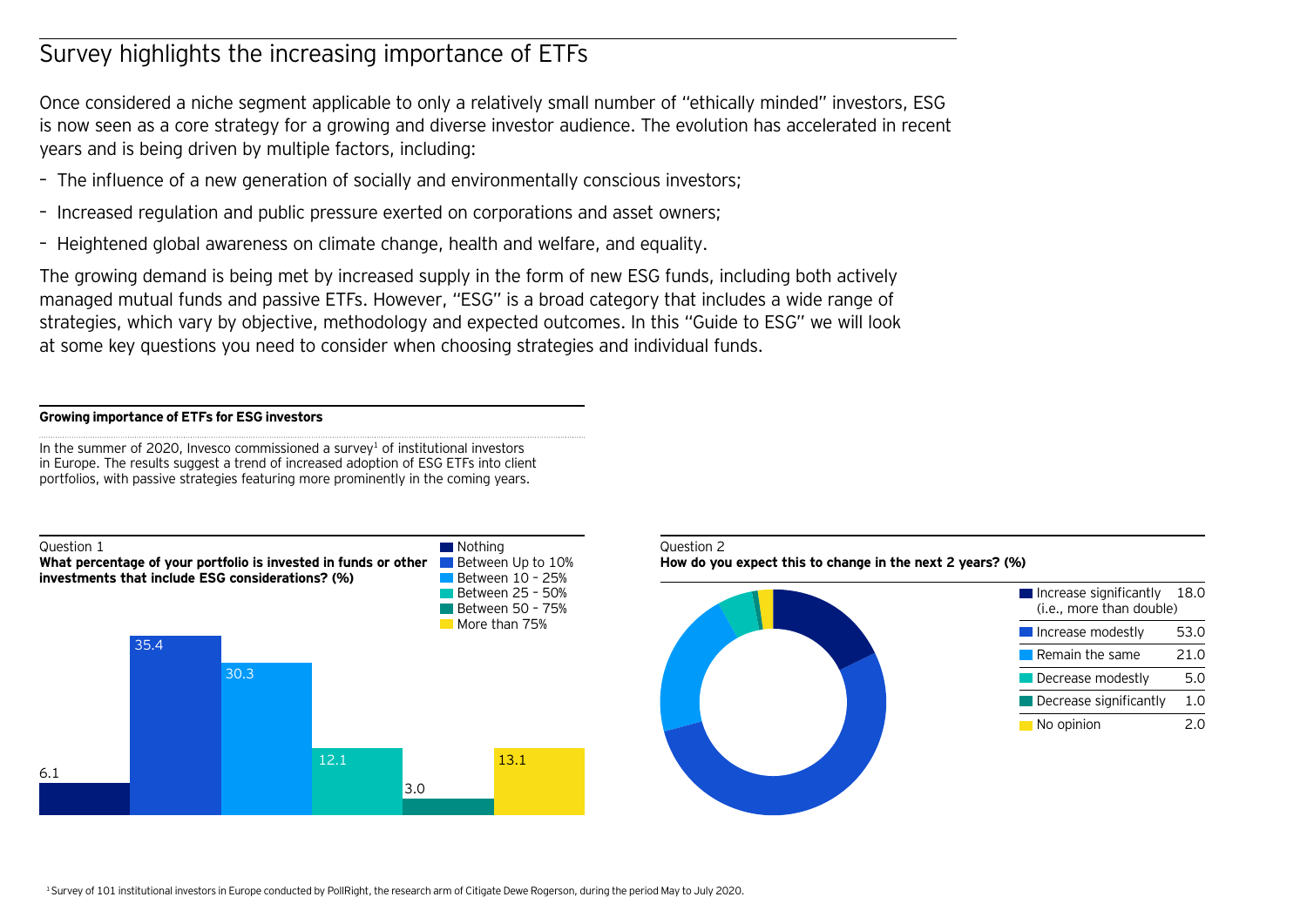# Question 5 Question 4 **How do you expect this to change in the next 2 years? (%)** Increase significantly 9.2 (i.e., more than double) Increase modestly 35.7 Remain the same 42.9 Question 3 **Of the ESG exposure in your portfolio(s), what percentage of assets is in passive ESG products? (%) None** Up to 10%  $10 - 25%$  $25 - 50%$  $\overline{50} - 75%$ More than 75% 33.3 27.3 23.2  $11.1$  1.0 4.0

Decrease modestly 4.1  $\blacksquare$  Decrease significantly  $1.0$ No opinion 7.1 **How likely is it that the majority of your exposure to ESG investments will be held in passive products within five years? (%)**



| Question 6<br>If you are looking for a passive ESG fund, what would be the most important factors? | The most important<br>consideration |           | Very important |           | <b>Moderately important</b> |           | Not important |           |
|----------------------------------------------------------------------------------------------------|-------------------------------------|-----------|----------------|-----------|-----------------------------|-----------|---------------|-----------|
|                                                                                                    | %                                   | Responses | %              | Responses | %                           | Responses | %             | Responses |
| That the fund exercises proxy voting and has engagement with companies on ESG issues               | 18.3                                | 17        | 39.8           | 37        | 31.2                        | 29        | 10.8          | 10        |
| The fund provider's reputation on ESG issues                                                       | 16.5                                | 15        | 39.6           | 36        | 29.7                        | 27        | 14.3          | 13        |
| Potential for outperformance versus non-ESG benchmark                                              | 12.0                                | 11        | 34.8           | 40        | 40.2                        | 27        | 13.0          | 16        |
| Specific exclusions (beyond institutional norms)                                                   | 11.7                                | 11        | 42.6           | 32        | 28.7                        | 37        | 17.0          | 12        |
| Positive ESG filters, e.g. increasing weight to ESG industry leaders                               | 9.7                                 | 9         | 45.2           | 42        | 35.5                        | 33        | 9.7           | 9         |
| Low tracking error versus ESG benchmark                                                            | 8.8                                 | 8         | 34.1           | 31        | 45.1                        | 41        | 12.1          | 11        |
| Lower costs than competitors                                                                       | 4.4                                 | 4         | 42.4           | 39        | 43.5                        | 40        | 9.8           | 9         |
| The size of the fund                                                                               | 3.3                                 | 3         | 23.1           | 21        | 55.0                        | 50        | 18.7          | 17        |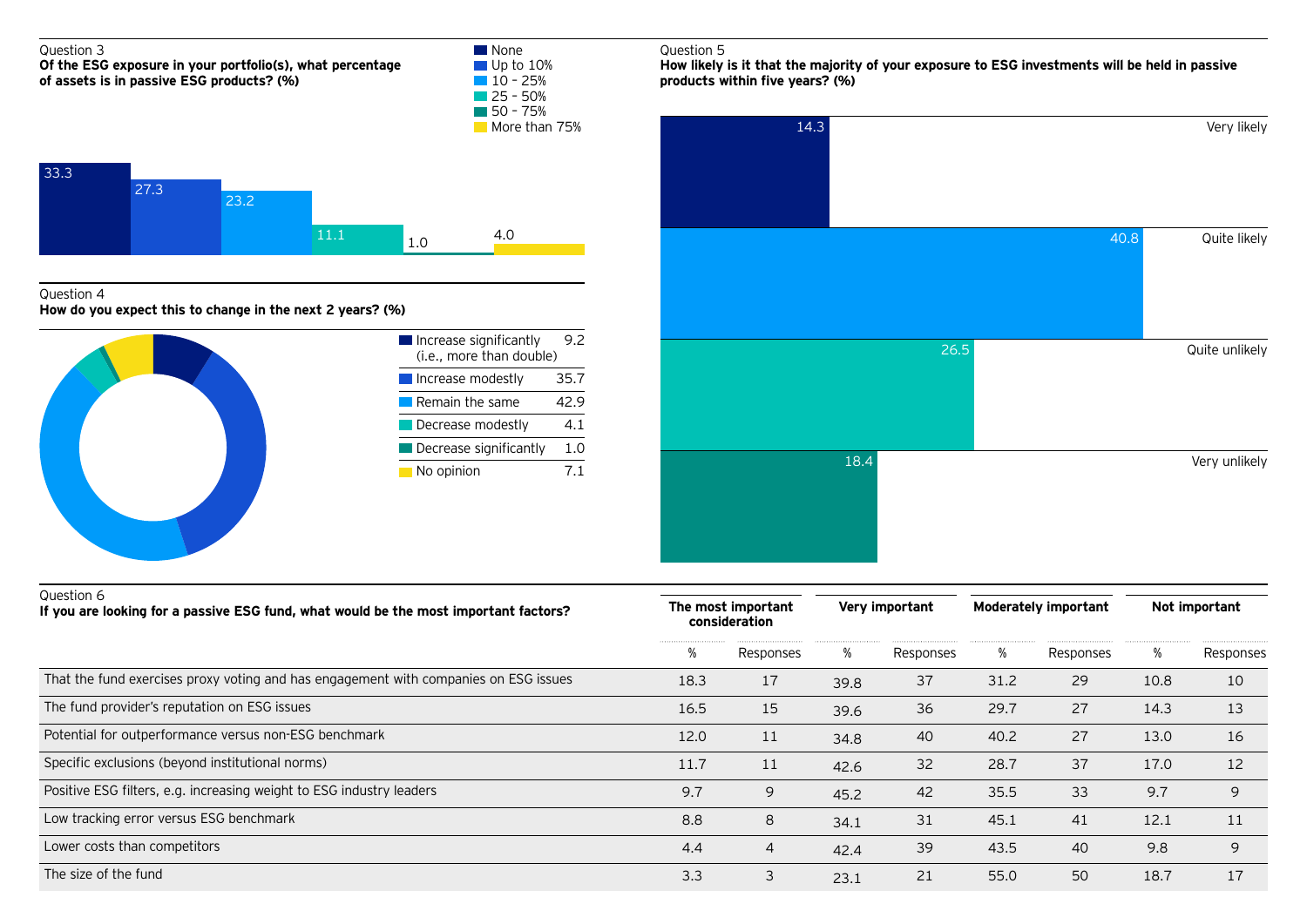#### Question 7

**When considering a passive fund for ESG exposure, how important is it that it aims to provide a performance similar to that of a standard (non-ESG) benchmark? (%)**

| $\blacksquare$ Extremely important | 14.6 |
|------------------------------------|------|
| Very important                     | 34.4 |
| Somewhat important                 | 37.5 |
| Not so important                   | 63   |
| Not at all important               | ר 7  |

| $\frac{4.6}{4.4}$<br>$\frac{7.5}{6.3}$<br>$\frac{5.3}{7.3}$ |  |
|-------------------------------------------------------------|--|
|                                                             |  |
|                                                             |  |
|                                                             |  |
|                                                             |  |

#### Question 8

**When selecting a passive fund for ESG exposure, what would you consider acceptable for annualised tracking error versus a standard (non-ESG) benchmark? (%)**

| $\blacksquare$ Less than 1%                          | 156  |
|------------------------------------------------------|------|
| Between 1% and 2%                                    | 39.6 |
| Between 2% and 3%                                    | 26 O |
| $\blacksquare$ More than 3%                          | 42   |
| $\blacksquare$ n/a - Tracking error is not important | 14.6 |

# **Strategy spectrum: from simple exclusions to impact investing**

The investment industry has evolved to meet the needs of the growing and changing ESG investor base. The concept of values-based investing is not new, with early examples of investors avoiding investing in the stocks of companies involved in practices with which the investor disagreed, for instance the sale or production of tobacco or alcohol, or the financial support of war or oppressive regimes. The more recent focus on fighting climate change has seen the launch of environmentally targeted strategies, which not only avoid certain companies but select those driving positive change.

While the immediacy of the need to address climate change makes the environmental part of ESG clearly important, most investors will want to ensure social and governance issues are not ignored. However, this complexity and variety of issues makes evaluating individual companies more difficult. Fortunately, several ratings agencies and index providers take much of the hard work away from the investor by analysing and scoring individual companies based on specific ESG criteria. For example, MSCI assesses companies relative to their industry on 37 issues across the three pillars. A consistent, transparent and robust scoring system enables investors to compare indices and strategies.

The caveat is that while one index provider or ratings agency may apply a consistent approach across companies, the approach may deviate from that used by other agencies, even where differences are subtle. The more material difference is likely to appear due to the methodologies employed by different indices and, in turn, the ETFs that are designed to follow them.

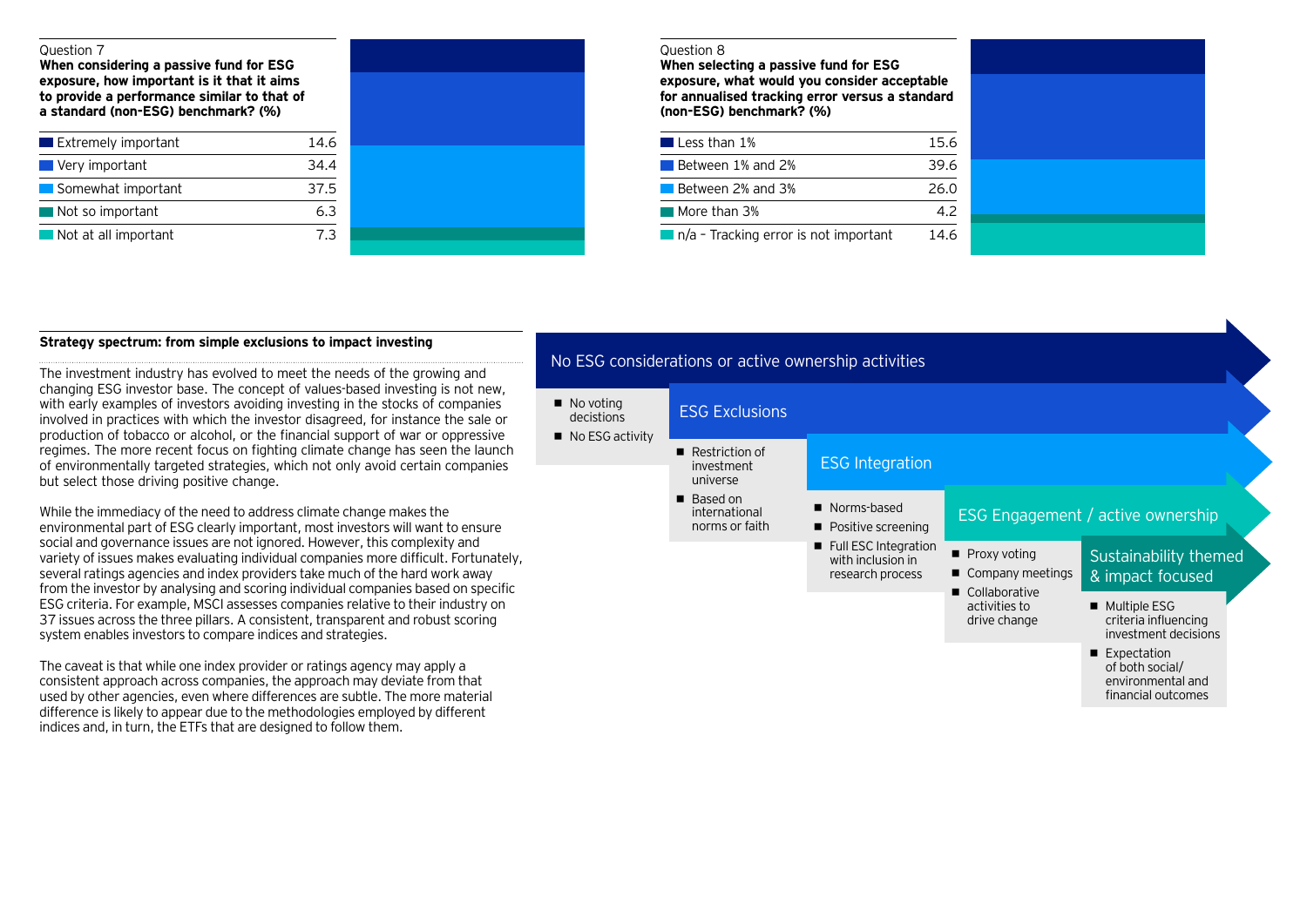# **What is the best ESG strategy?**

Before investors begin to look for and compare products, they first need to clearly understand what they are looking for from the ESG exposure. It's no longer a simple question of "Do I want to exclude sinful companies?" or "Do I want light green or dark green?" More traditional investment objectives are featuring more regularly in the decision-making, particularly with institutional managers who have a fiduciary responsibility to their investors. As the investment industry has evolved, fund providers have developed a diverse array of strategies, which unless you appreciate the differences may leave you with a sub-optimal product for what you're trying to achieve.

Four criteria to consider:

- **1. Scope**. You can reduce the fund universe quite considerably once you understand whether you want broad coverage that considers securities in terms of each of the three ESG pillars or you want to focus specifically on just one pillar, such as environmental issues, or even a more concentrated approach such as one targeting companies involved in clean energy. The requirement may be for core equity or fixed income exposure or for portfolio tilting, in a similar way that you may use sector ETFs to overweight specific industries under certain conditions.
- **2. Performance**. What performance profile are you looking for? In the early days of socially responsible investing, performance was often an afterthought in the selection process, with many investors believing you had to be willing to sacrifice returns in order to invest ethically. This is no longer the case. If the ESG fund is intended to replace an existing non-ESG holding, do you want them to have similar risk and return characteristics? Will the ESG holding be benchmarked to a standard index? What is an acceptable tracking error versus a standard benchmark, or is that not even a concern?
- **3. Methodology**. While this is really where the hard part begins, the transparency of the ETF structure should make the task easier, although there have been instances where an ETF was not designed to behave as the name might have implied. It is imperative to fully understand what the index or strategy is aiming to do, and how it is constructed to achieve its objectives. Even in the most basic strategy that uses negative screens alone, there will often be differences between indices in what exactly is being removed, and what if any tolerances are being applied. However, most strategies go beyond just negative screens, and you need to understand other screens and weighting methodologies being used.

For example, how are companies treated if they are not excluded from the index during the negative screening process but still have poor ESG profiles? This is an important consideration and is generating debate among investors. On the one hand, maintaining a position in the company gives the asset manager voting rights, making it possible to drive positive change, which is the ultimate goal for many ESG investors. On the other hand, you could argue that companies with poor ESG records could pose risks relative to their peers, so you may only want to include the leading companies in each sector. Both sides have merits, and you not only need to consider which makes most sense to you, but also what impact the methodology has on the portfolio.

**4. Impact**. What impact does my ETF have on the real world, and is that important to me as an investor? Indeed, if the impact has greater significance than the financial return from investing, you may want to consider impact investments. However, there are other ways that an investor can use their funding to help drive positive change. At Invesco, we exercise our voting rights on the equities we hold and maintain a company-wide database of individual voting records by each fund manager. In terms of our passive ETFs, we vote in accordance with the largest overall holder of the equity within the firm, which provides a greater voice for engaging with companies. This is one of the potential benefits of investing with a global asset manager with a strong ESG commitment and more than \$1.2 trillion in AUM2

These four criteria are of course not the only ones you need to consider but will hopefully provide a good starting point as you navigate your way through the vast universe of ESG strategies.

# **Case studies**

When looking for broad ESG strategies, as opposed to more targeted approaches such as those focussed on climate change, you should certainly expect them to have better ESG characteristics versus their standard (parent) index. The result of screens – negative and/or positive filters – should help eliminate companies with the lowest credentials and, depending on the objective and methodology, could increase exposure to those with betterthan-average scores. The net effect should be an improved ESG score, but the degree of improvement may vary greatly between indices.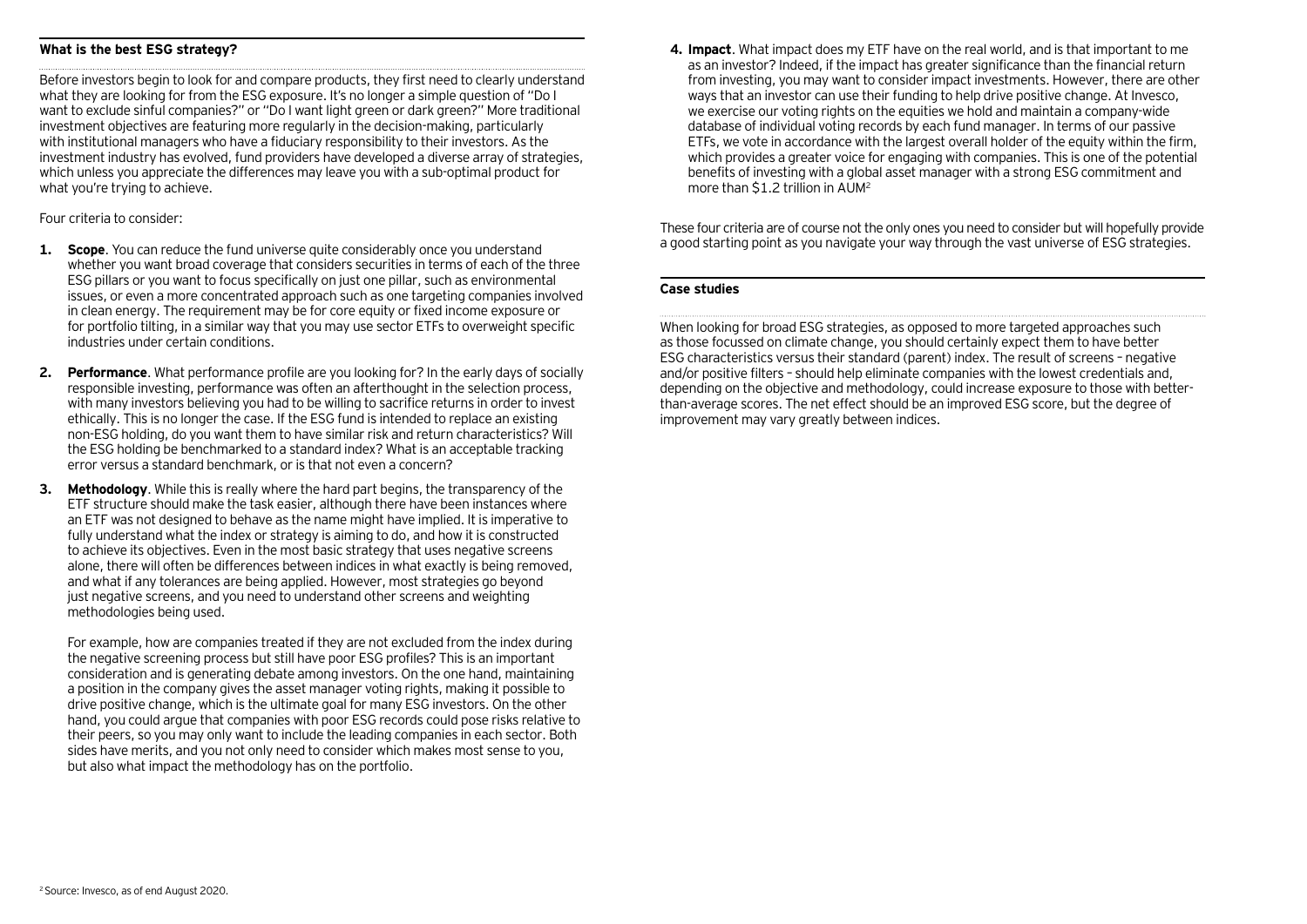|                                                       | <b>MBCI ESG</b><br><b>Screened</b><br><b>Index</b>                                                         | <b>MSCI ESG</b><br><b>Universal</b><br>Index           | <b>MSCIESG</b><br><b>Universal</b><br><b>Select</b><br><b>Business</b><br><b>Screens Index</b>                      | <b>MSCI ESG</b><br><b>Leaders Index</b>                                                                                                                  | <b>MSCI SRI</b><br>Index                                                                                                                                                                             |
|-------------------------------------------------------|------------------------------------------------------------------------------------------------------------|--------------------------------------------------------|---------------------------------------------------------------------------------------------------------------------|----------------------------------------------------------------------------------------------------------------------------------------------------------|------------------------------------------------------------------------------------------------------------------------------------------------------------------------------------------------------|
| <b>ESG</b><br>Controversies<br>(UN Global<br>Compact) | All companies<br>that fail to<br>comply with UN<br>Global Compact<br>principles                            | Excludes<br>companies<br>with score of $0$<br>(severe) | Excludes<br>companies<br>with score of $\Omega$<br>(severe)                                                         | Score of 3<br>or above for<br>inclusion                                                                                                                  | Score of 4<br>or above for<br>inclusion                                                                                                                                                              |
| Exclusions<br>(Negative ESG<br>screen)                | Controversial<br>weapons,<br>Thermal coal, Oil<br>sands, Tobacco,<br>Civilian firearms.<br>Nuclear weapons | Controversial<br>weapons                               | Controversial<br>weapons.<br>Conventional<br>weapons,<br>Nuclear<br>weapons, Oil<br>sands, Thermal<br>coal, Tobacco | Controversial<br>weapons,<br>Alcohol.<br>Gambling,<br>Tobacco.<br>Nuclear power,<br>Conventional<br>weapons,<br>Nuclear<br>weapons, Civilian<br>firearms | Controversial<br>weapons, Civilian<br>firearms, Nuclear<br>weapons,<br>Tobacco.<br>Alcohol, Adult<br>entertainment.<br>Conventional<br>weapons,<br>Gambling, GMOs,<br>Nuclear power,<br>Thermal coal |
| <b>ESG Rating</b>                                     | <b>No</b>                                                                                                  | Yes, use for<br>weighting                              | Yes, use for<br>weighting                                                                                           | Yes - rated BB<br>or above for<br>inclusion                                                                                                              | Yes - rated A<br>or above for<br>inclusion                                                                                                                                                           |
| <b>ESG Trend</b><br>(momentum)                        | <b>No</b>                                                                                                  | Yes, use for<br>weighting                              | Yes, use for<br>weighting                                                                                           | <b>No</b>                                                                                                                                                | <b>No</b>                                                                                                                                                                                            |
| Best-in-class<br>selection                            | <b>No</b>                                                                                                  | N <sub>o</sub>                                         | <b>No</b>                                                                                                           | Yes, target<br>sector coversage<br>of 50%                                                                                                                | Yes, target<br>sector coversage<br>of 25%                                                                                                                                                            |

Source: MSCI ESG Universal Select Business Screens Indexes methodology April 2019, MSCI ESG Universal Indexes methodology August 2018, MSCI ESG Screened Indexes September 2018, MSCI SRI Indexes Methodology May 2018, MSCI ESG Leaders Indexes methodology May 2018. Data from Invesco, Bloomberg, and MSCI. Tracking Error calculated from common index inception date of 26 July 2017. ESG Quality Scores and Carbon Intensity as of 31 March 2020.

Here, we compare two of the above indices that, on name alone, you may expect to be reasonably similar – and in some ways are. However, the indices differ in some meaningful ways, driven by their specific objectives and methodologies.

- **MSCI ESG Screened** index excludes companies from the parent index (in this case, MSCI USA) that are associated with controversial, civilian and nuclear weapons and tobacco, that derive revenues from thermal coal and oil sands extraction and that are not compliant with the United Nations Global Compact principles.
- **MSCI ESG Leaders** Index also makes key exclusions, but one of the index's main differentiators is that it provides exposure to companies with high ESG performance relative to their sector peers.

#### **Coverage of the parent index**

By focussing on industry leaders, the MSCI ESG Leaders Index provides coverage of less than 50% of the parent MSCI USA Index (289 out of the 616 stocks), whereas the MSCI ESG Screened Index covers around 94% of the index (579/616)3.





# **ESG ratings breakdown**

The increased focus of the MSCI ESG Leaders index also concentrates exposure to those companies ranking higher in terms of their ESG ratings as defined by MSCI4, whereas the greater coverage of the MSCI ESG Screened index provides a similar profile to the parent index.

# **Performance vs. Standard MSCI USA Index**



#### 3 Data: MSCI, as at 31 August 2020

4 The Fund ESG Rating is designed to assess the resilience of a fund's aggregate holdings to long term ESG risks. Highly rated funds consist of issuers with leading or improving management of key ESG risks. To learn more, please consult the MSCI ESG fund ratings methodology.

Data: MSCI as of end of August 2020.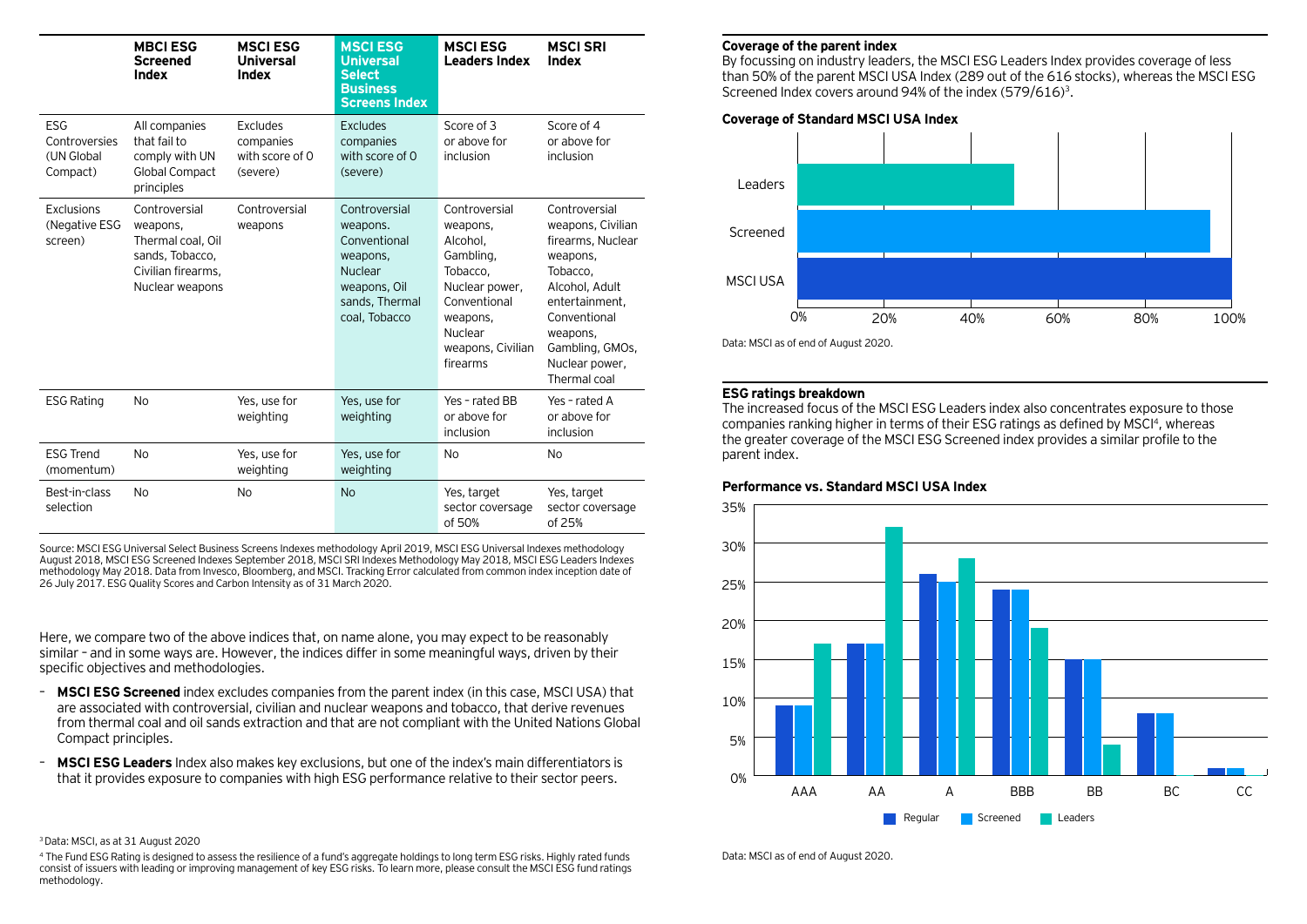#### **Individual exposures and scores**

The different methodologies also result in variations in certain exposures and overall scores. There is no clear "winner" as the preference depends on what is important to the investor. For instance, the MSCI ESG Leaders comes out on top in terms of MSCI ESG Quality Score5 as well as in each of the three pillars but has a significantly higher carbon footprint than the MSCI ESG Screened index.

# **Standard Data points**

| <b>Name</b> | <b>MSCIESG</b><br><b>Quality Score % Coverage   footprint</b><br>$(0-10)$ | <b>IMSCIESG</b> | Carbon | Oil Sands | Controversial Nuclear<br>Weapons | <i><b>Neapons</b></i> | <b>Tobacco</b> | <b>Alcohol</b> | Adult Enter- Gambling<br>tainment |       | Nuclear<br>Power <sup>1</sup> | Board Inde- Female<br><b>l</b> pendence<br>l>= 75% | Directors<br>$  (>=3)$ | <b>Enviromental Social Pillar Governance</b><br><b>Pillar Score</b> Score |      | <b>Pillar Score</b> |
|-------------|---------------------------------------------------------------------------|-----------------|--------|-----------|----------------------------------|-----------------------|----------------|----------------|-----------------------------------|-------|-------------------------------|----------------------------------------------------|------------------------|---------------------------------------------------------------------------|------|---------------------|
| Screened    | 6.27                                                                      | 99.8%           | 86.13  | 1.22%     | 0.00%                            | 0.35%                 | 4.34%          | 11.79%         | 7.85%                             | 3.65% | 2.14%                         | 77.74%                                             | 76.18%                 | 6.46                                                                      | 4.84 | 5.46                |
| Leaders     | 7.83                                                                      | 100.0%          | 134.02 | 0.26%     | 0.00%                            | 0.00%                 | 2.29%          | 6.09%          | 2.06%                             | 3.16% | 1.58%                         | 80.78%                                             | 83.50%                 | 6.89                                                                      | 5.36 | 5.84                |

Data: MSCI as of end of August 2020.

# **Active sector weights, relative to MSCI USA**

Different methodologies can also result in different sector exposures, which in this case are quite dramatic, such as in the relative weightings of technology stocks versus the parent index.

# **Active Sector Weightings**



#### Data: MSCI as of end of August 2020.

#### **Performance, relative to MSCI USA**

The difference in exposures and overall market coverage has had a material effect on the relative performance of each of the two indices, as can be seen in the chart below dating from the inception of the MSCI ESG Screened index in 2012. Although the MSCI ESG Leaders Index states that it "is designed for investors seeking a broad, diversified sustainability benchmark with relatively low tracking error to the underlying equity market" you could expect it to deviate from the benchmark more materially than the MSCI ESG Screened Index, which has a methodology that lends itself to closer tracking. Indeed, the MSCI ESG Leaders index has had a higher tracking error (1.51% versus the MSCI USA), compared to 0.55% for the MSCI ESG Screened index.

#### **Performance vs. Standard MSCI USA Index**



Data: Bloomberg as of end of August 2020.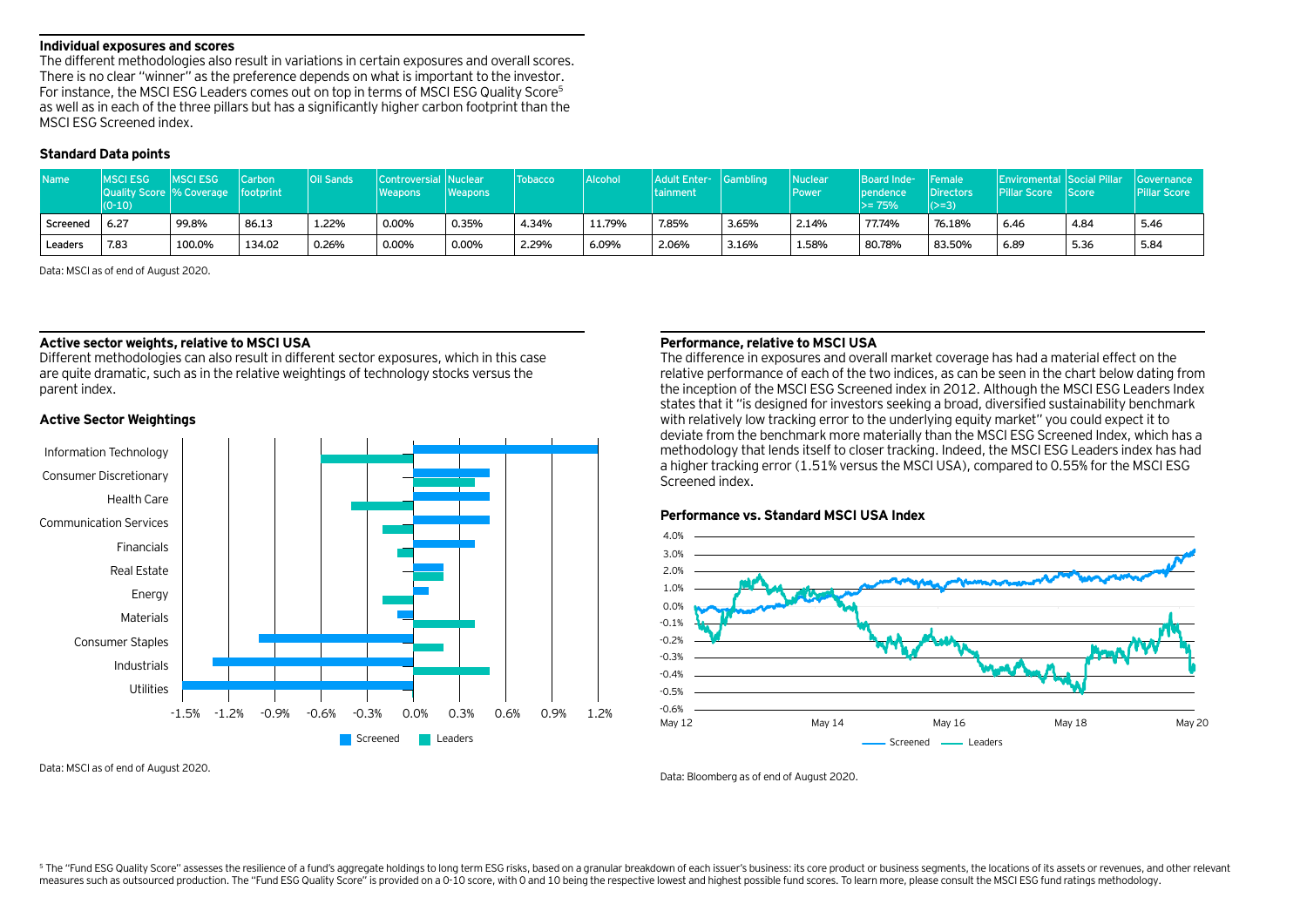#### **Conclusion**

The path to greater and more widespread adoption of ESG into portfolios seems clear. However, the subtle and often quite stark differences between fund strategies and index methodologies can provide not only increased choice but also challenges for some investors. Not every investor is alike in this search, so a thorough understanding of the investment objectives and requirements is required, as is careful analysis of the investment options.

At Invesco, we have designed our range of ESG ETFs to provide transparent and cost-efficient solutions for investors who wish to maintain broad exposure similar to that of a standard benchmark but with a significantly improved ESG profile. This includes ETFs that follow tailored versions of the MSCI ESG Screened indices shown in the case study, seeking to deliver low tracking error but improved ESG scores over and above those achieved by the standard ESG Screens.

**Please get in touch if you wish to discuss your specific requirements and explore potential solutions, including comparisons between funds you may be considering.** 

# **Invesco's commitment to ESG**

Our ambition at Invesco is that our investors see the same strong principles reflected not only in our product range but in everything we do. From the way we treat one another and our clients, to supporting communities and reducing any negative impact our business has on the environment, doing the right thing is a fundamental commitment of our firm.

From an investor perspective, we believe ESG aspects can have an impact on sustainable value creation as well as risk management, and that companies with ESG momentum may present opportunities. We serve our clients in this space as a trusted partner by adopting and implementing ESG principles in a manner consistent with our fiduciary responsibilities.

Invesco was awarded an A+ rating for the fourth consecutive year in the 2020 assessment by the PRI (Principles for Responsible Investment). As well as receiving the highest overall score for our approach to responsible investment, we were also scored A or A+ in each individual category. The PRI carries out the annual assessment based on how a signatory progresses year on year and relative to its peers. More than 3,000 firms globally are signed up to the Principles, representing over \$103 trillion of assets (as at 31 March 2020).